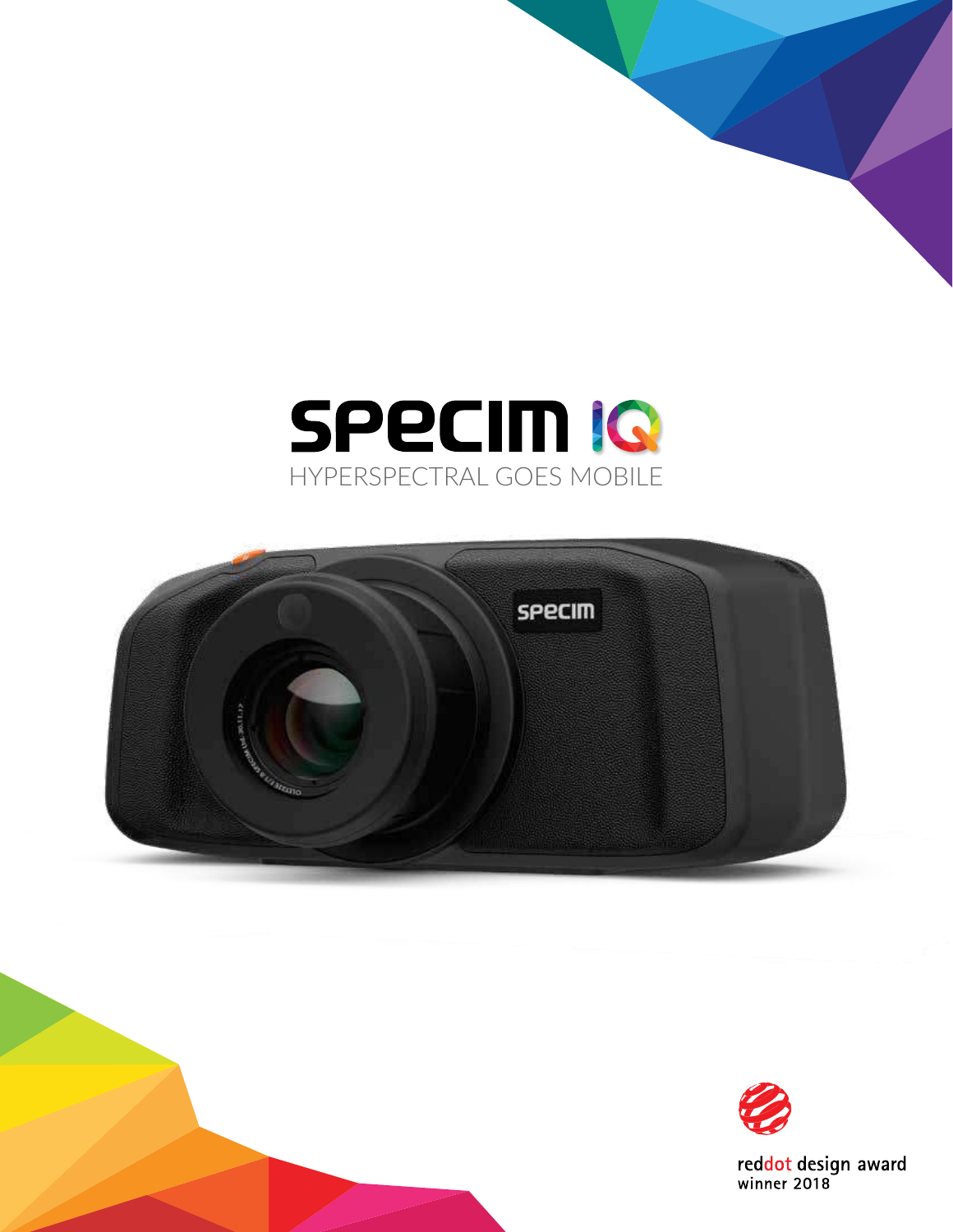

## **FULL HYPERSPECTRAL IMAGING SYSTEM**

Spectral Camera Scanner **Computer** Frame Grabber Data Acquisition Software

Data Prosessing Software Data Storage **Display** Keyboard Power Supplies



Sensitive Touch Screen



Go to the target Illuminate Adjust Shoot See the results



# **EASY CAMERA-LIKE USABILITY**





Adjust integration time & focus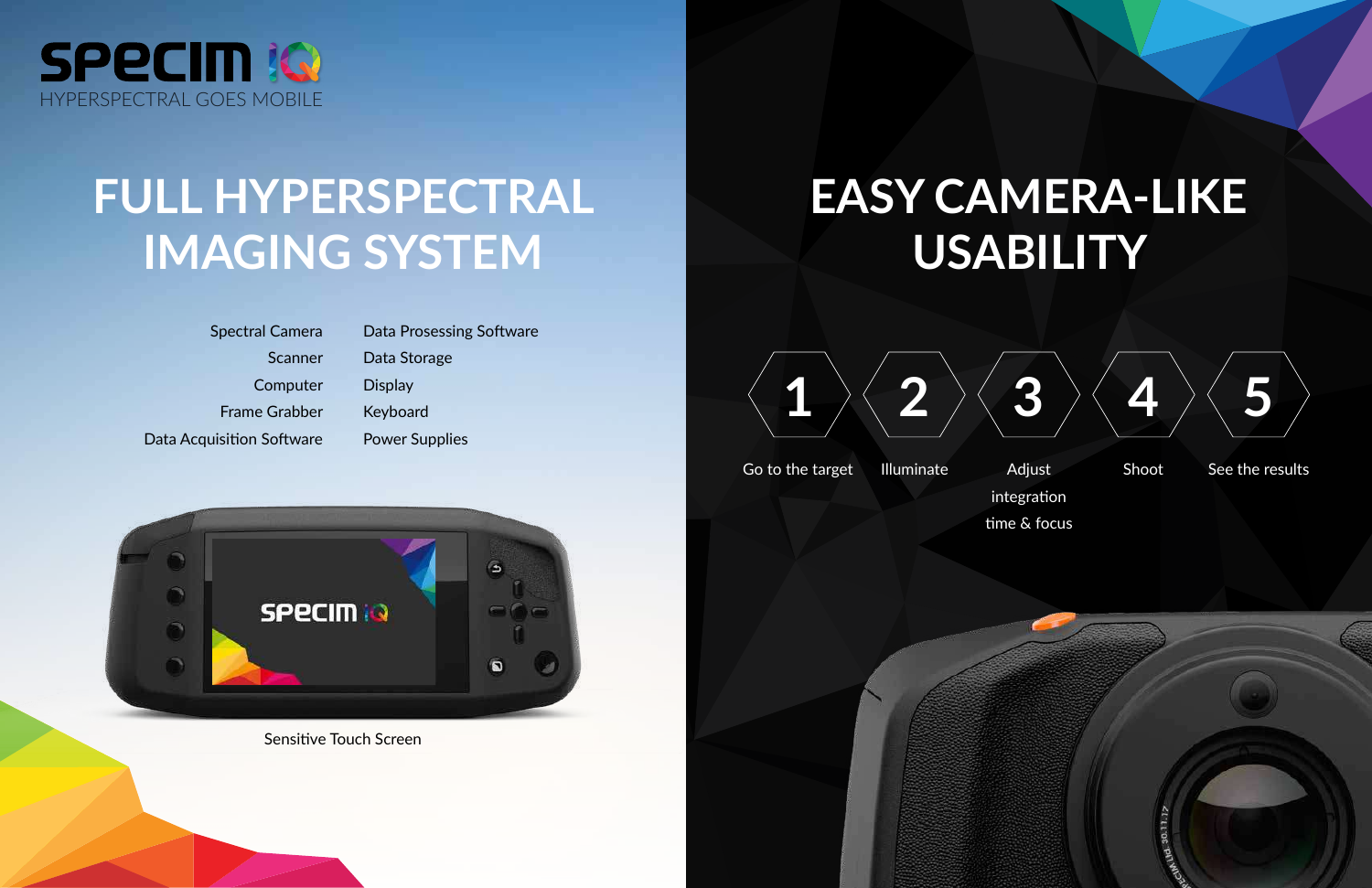### TRUE PORTABILITY

Full hyperspectral imaging camera with all the needed components, on a compact and lightweight body. IP class protection and fully autonomous operation with chargeable batteries and replaceable standard memory cards.

## **CONNECTIVITY**

 $((\cdot))$ 

Use a built-in GPS to record the measurement location. Establish a remote connection via USB or WiFi and control your Specim IQ cameras remotely from Specim IQ Studio to collect, study and import data. Operate the camera with easy-to-use graphic user interface and save the data to the memory card or directly to Specim IQ Studio's Catalog. Remote usage session supports all Specim IQ camera features except focusing.



Create and tailor applications, and control the Specim IQ camera remotely with the Specim IQ Studio software. Read more at www.specim.fi/iq

**CO** DEVICE

**SPECIMIC** 



### APPLICATIONS

Tailor the camera functionalities with applications matching your own analysis requirements. Applications define how the camera is used and how the hyperspectral data is processed, analyzed, saved, and visualised.

#### SPECIM IQ STUDIO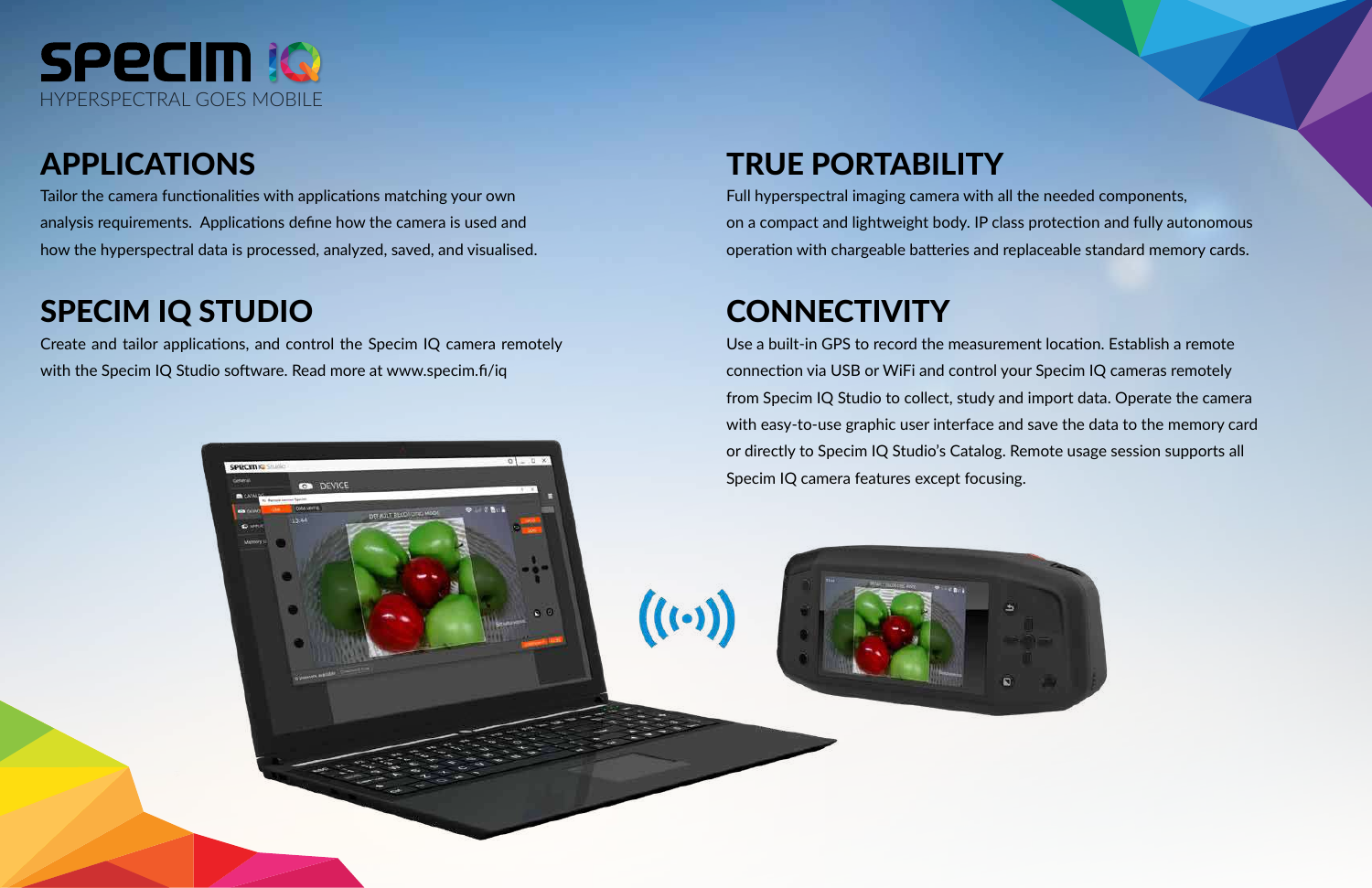# **ENDLESS APPLICATION POSSIBILITIES**









Specim IQ opens up plenty of new possibilites for hyperspectral imaging, both in the existing as well as in totally new application fields. Watch application example videos at www.specim.fi/iq